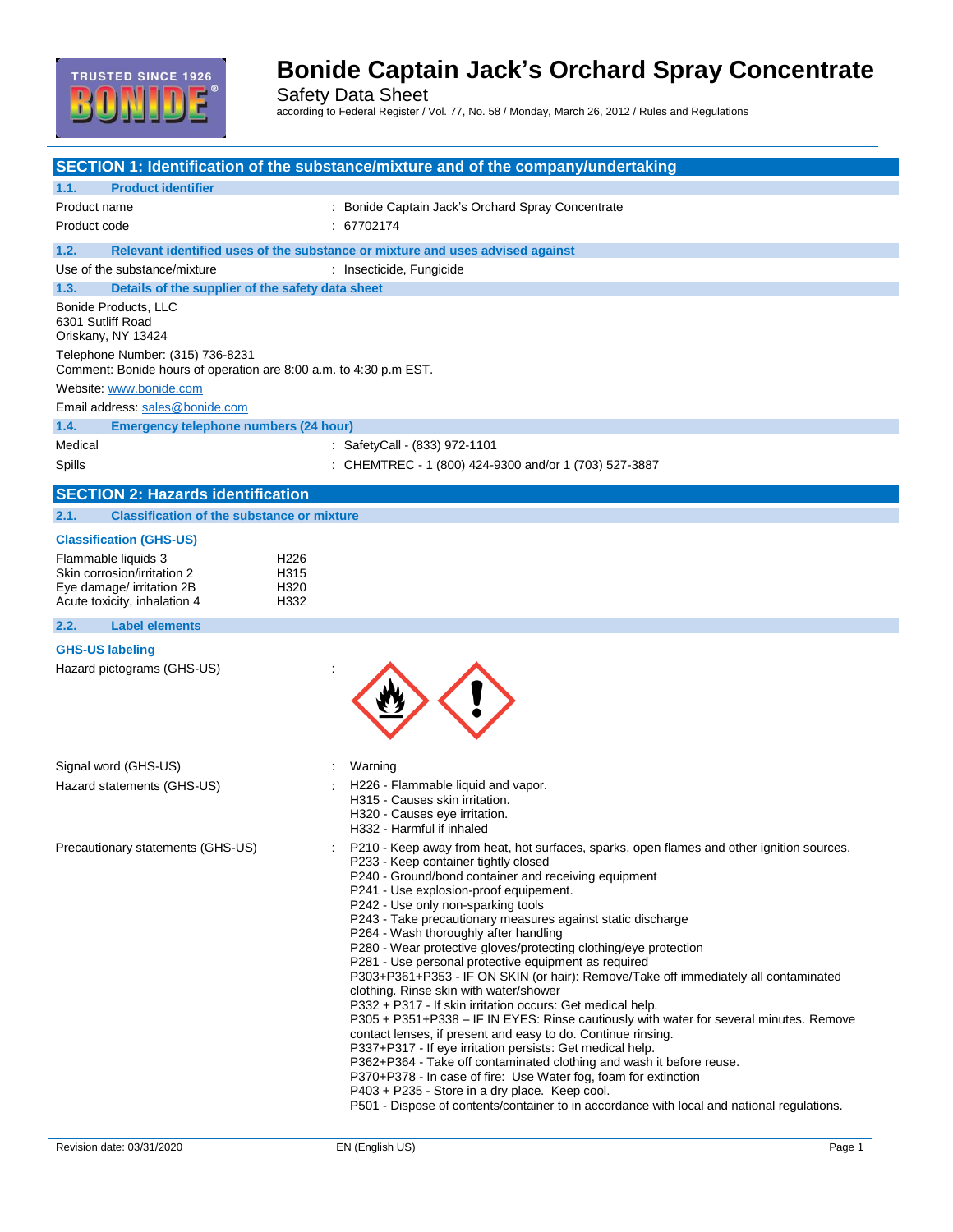Safety Data Sheet

according to Federal Register / Vol. 77, No. 58 / Monday, March 26, 2012 / Rules and Regulations

## **SECTION 3: Composition/information on ingredients Mixture Name Report is a set of the set of the set of the Product identifier <b>by the set of the set of the set of the set of the set of the set of the set of the set of the set of the set of the set of the set of the set of the** Sulfur (CAS No) 7704-34-9 10 Pyrethrins 0.25 **SECTION 4: First aid measures 4.1. Description of first aid measures** First-aid measures general example and the ver give anything by mouth to an unconscious person. If you feel unwell, seek medical advice (show the label where possible). First-aid measures after inhalation : Assure fresh air breathing. Allow the person to rest. First-aid measures after skin contact : Rinse skin with water/shower. Remove/Take off immediately all contaminated clothing. First-aid measures after eye contact : Rinse immediately with plenty of water. Obtain medical attention if pain, blinking or redness persist. First-aid measures after ingestion : Rinse mouth. Do NOT induce vomiting. Obtain emergency medical attention. **4.2. Most important symptoms and effects, both acute and delayed** Symptoms/injuries **interval of the symptoms** of normal use. Not expected to present a significant hazard under anticipated conditions of normal use. **4.3. Indication of any immediate medical attention and special treatment needed** No additional information available

|        | <b>SECTION 5: Firefighting measures</b>                             |                                                                                                                                                                        |
|--------|---------------------------------------------------------------------|------------------------------------------------------------------------------------------------------------------------------------------------------------------------|
| 5.1.   | <b>Extinguishing media</b>                                          |                                                                                                                                                                        |
|        | Suitable extinguishing media                                        | : Foam. Dry powder. Carbon dioxide. Water spray. Sand.                                                                                                                 |
|        | Unsuitable extinguishing media                                      | : Do not use a heavy water stream.                                                                                                                                     |
| 5.2.   | Special hazards arising from the substance or mixture               |                                                                                                                                                                        |
|        | No additional information available                                 |                                                                                                                                                                        |
| 5.3.   | <b>Advice for firefighters</b>                                      |                                                                                                                                                                        |
|        | Firefighting instructions                                           | : Use water spray or fog for cooling exposed containers. Exercise caution when fighting any<br>chemical fire. Avoid (reject) fire-fighting water to enter environment. |
|        | Protection during firefighting                                      | : Do not enter fire area without proper protective equipment, including respiratory protection.                                                                        |
|        | <b>SECTION 6: Accidental release measures</b>                       |                                                                                                                                                                        |
| 6.1.   | Personal precautions, protective equipment and emergency procedures |                                                                                                                                                                        |
| 6.1.1. | For non-emergency personnel                                         |                                                                                                                                                                        |
|        | Emergency procedures                                                | : Evacuate unnecessary personnel.                                                                                                                                      |
| 6.1.2. | For emergency responders                                            |                                                                                                                                                                        |
|        | Protective equipment                                                | : Equip cleanup crew with proper protection.                                                                                                                           |
|        | Emergency procedures                                                | : Ventilate area.                                                                                                                                                      |
| 6.2.   | <b>Environmental precautions</b>                                    |                                                                                                                                                                        |
|        |                                                                     | Prevent entry to sewers and public waters. Notify authorities if liquid enters sewers or public waters.                                                                |
| 6.3.   | Methods and material for containment and cleaning up                |                                                                                                                                                                        |

Methods for cleaning up **interpret on the Soak up spills with inert solids**, such as clay or diatomaceous earth as soon as possible. Collect spillage. Store away from other materials.

| <b>SECTION 7: Handling and storage</b> |                                                              |                                                                                                                                                                  |  |  |
|----------------------------------------|--------------------------------------------------------------|------------------------------------------------------------------------------------------------------------------------------------------------------------------|--|--|
| 7.1.                                   | <b>Precautions for safe handling</b>                         |                                                                                                                                                                  |  |  |
|                                        | Precautions for safe handling                                | : No special precautions are necessary if used correctly.                                                                                                        |  |  |
| 7.2.                                   | Conditions for safe storage, including any incompatibilities |                                                                                                                                                                  |  |  |
|                                        | Storage conditions                                           | : Store in ambient temperature, well-ventilated place away from excessive heat.<br>Keep container closed when not in use. Keep away from incompatible materials. |  |  |
|                                        | Incompatible products                                        | : Caustic agents                                                                                                                                                 |  |  |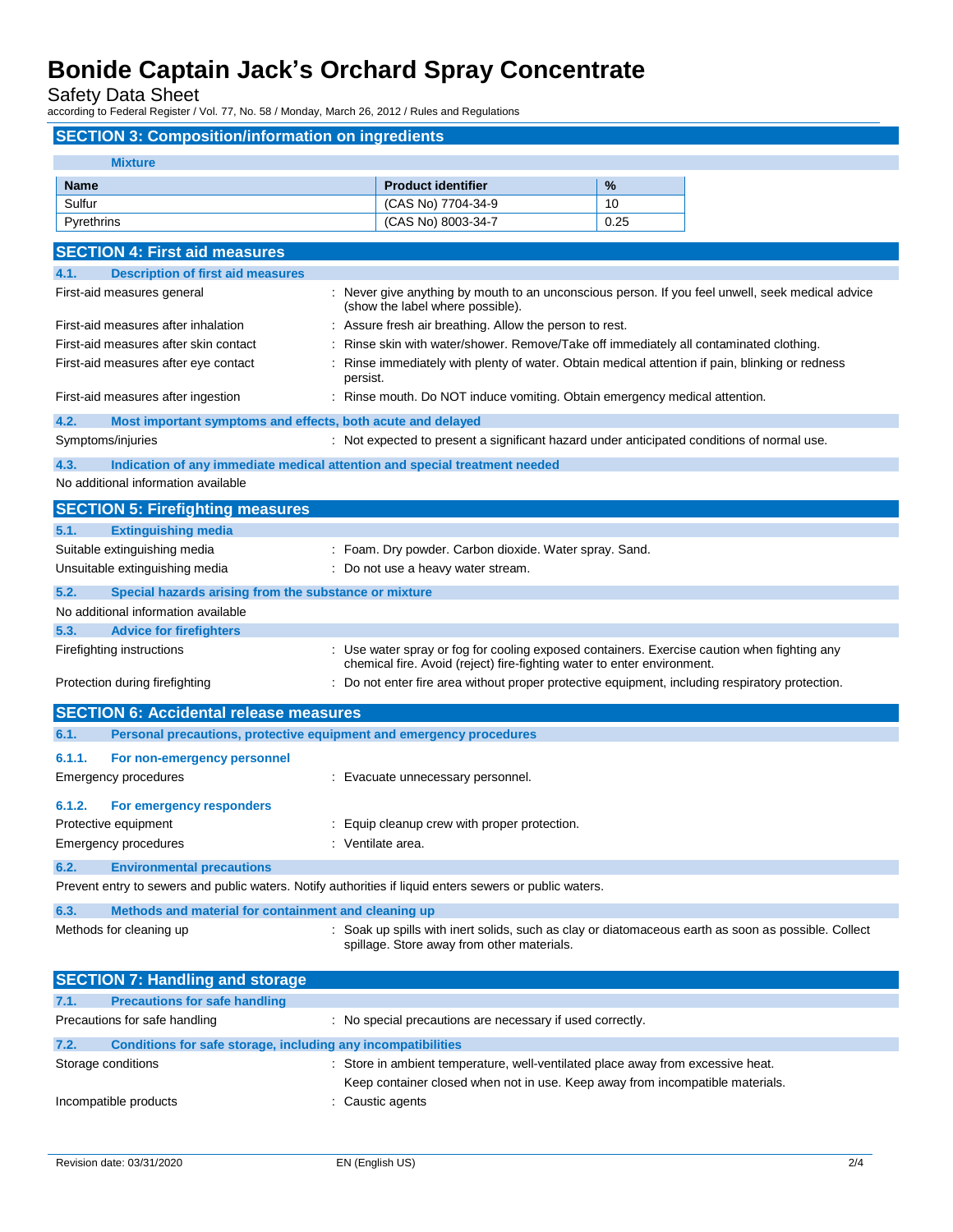Safety Data Sheet

according to Federal Register / Vol. 77, No. 58 / Monday, March 26, 2012 / Rules and Regulations

| <b>SECTION 8: Exposure controls/personal protection</b>                                |                                                                                                                                                                                                                                                      |  |  |
|----------------------------------------------------------------------------------------|------------------------------------------------------------------------------------------------------------------------------------------------------------------------------------------------------------------------------------------------------|--|--|
| 8.1.<br><b>Control parameters</b>                                                      |                                                                                                                                                                                                                                                      |  |  |
| Components with limited values that require monitoring at the workplace: Not required. |                                                                                                                                                                                                                                                      |  |  |
| 8.2.<br><b>Exposure controls</b>                                                       |                                                                                                                                                                                                                                                      |  |  |
| Personal protective equipment                                                          | : Avoid all unnecessary exposure. Where extensive dermal exposure may be expected, either a<br>chemical suit or a chemical apron will be needed.                                                                                                     |  |  |
| Hand protection                                                                        | : Wear protective gloves.                                                                                                                                                                                                                            |  |  |
| Eye protection                                                                         | : Chemical goggles or safety glasses.                                                                                                                                                                                                                |  |  |
| Respiratory protection                                                                 | : In case of insufficient ventilation, wear suitable respiratory equipment. Follow the OSHA<br>respirator regulations found in 26 CFR 1910.134. Use a NIOSH/MSHA approved respirator if<br>exposure limits are exceeded or symptoms are experienced. |  |  |
| Other information                                                                      | : Handle in accordance with good industrial hygiene and safety practice. Wash thoroughly with<br>soap and water after handling and before eating, or drinking. Safety shower and eye wash<br>should be available close to work areas.                |  |  |
| <b>Environmental Exposure Controls</b>                                                 | : Follow best practice for site management and disposal of waste. Avoid release to the<br>environment.                                                                                                                                               |  |  |
| <b>SECTION 9: Physical and chemical properties</b>                                     |                                                                                                                                                                                                                                                      |  |  |
| Information on basic physical and chemical properties<br>9.1.                          |                                                                                                                                                                                                                                                      |  |  |
| <b>Physical state</b>                                                                  | : Liquid                                                                                                                                                                                                                                             |  |  |
| Appearance                                                                             | : Yellow, opaque suspension.                                                                                                                                                                                                                         |  |  |
| Color                                                                                  | : Light yellow.                                                                                                                                                                                                                                      |  |  |
| Odor                                                                                   | : Sulfur and slight alcohol smell.                                                                                                                                                                                                                   |  |  |
| Odor threshold                                                                         | : No data available                                                                                                                                                                                                                                  |  |  |
| pH                                                                                     | $: 4.25 + 0.25$                                                                                                                                                                                                                                      |  |  |
|                                                                                        |                                                                                                                                                                                                                                                      |  |  |

| Melting point | : No data available |
|---------------|---------------------|
|               |                     |

| Freezing point | : No data available |
|----------------|---------------------|
|----------------|---------------------|

| Boiling point | : No data available |
|---------------|---------------------|
|               |                     |

Flash point : 52°C

Self ignition temperature **interest and the Contract Contract Contract Contract Contract Contract Contract Contract Contract Contract Contract Contract Contract Contract Contract Contract Contract Contract Contract Contrac** 

| Decomposition temperature |  |  |  |  | : No data available |  |  |
|---------------------------|--|--|--|--|---------------------|--|--|
|                           |  |  |  |  |                     |  |  |

| Flammability (solid, gas) | Product is combustible |
|---------------------------|------------------------|
|                           |                        |

- Relative density  $\frac{1.04 \pm 0.04 \text{ g/mL}}{1.04 \pm 0.04 \text{ g/mL}}$ Solubility : Soluble in water.
- Viscosity  $\cdot$  450  $\pm$  200 cPs (Brookfield LVF)
- Explosive properties **Explosive properties** : Product does not present an explosion hazard
- Water Solubility **Water Solubility : Emulsifiable**

### **SECTION 10: Stability and reactivity 10.1. Reactivity**

|                 | No dangerous reaction known under conditions of normal use. |                                                           |  |
|-----------------|-------------------------------------------------------------|-----------------------------------------------------------|--|
| 10.2.           | <b>Chemical stability</b>                                   |                                                           |  |
|                 | Stable under normal temperatures and conditions.            |                                                           |  |
| 10.3.           | <b>Possibility of hazardous reactions</b>                   |                                                           |  |
|                 | No dangerous reactions known.                               |                                                           |  |
| 10.4.           | <b>Conditions to avoid</b>                                  |                                                           |  |
|                 | Exposure to excessive heat.                                 |                                                           |  |
| 10.5.           | <b>Incompatible materials</b>                               |                                                           |  |
| Caustic agents. |                                                             |                                                           |  |
| 10.6.           | <b>Hazardous decomposition products</b>                     |                                                           |  |
|                 | Carbon oxides may form upon burning.                        |                                                           |  |
|                 | <b>SECTION 11: Toxicological information</b>                |                                                           |  |
| 11.1.           | Information on toxicological effects                        |                                                           |  |
| Acute toxicity  |                                                             | : LD50 (oral) (rat)>5000 mg/kg; LD50 (dermal) >5000 mg/kg |  |